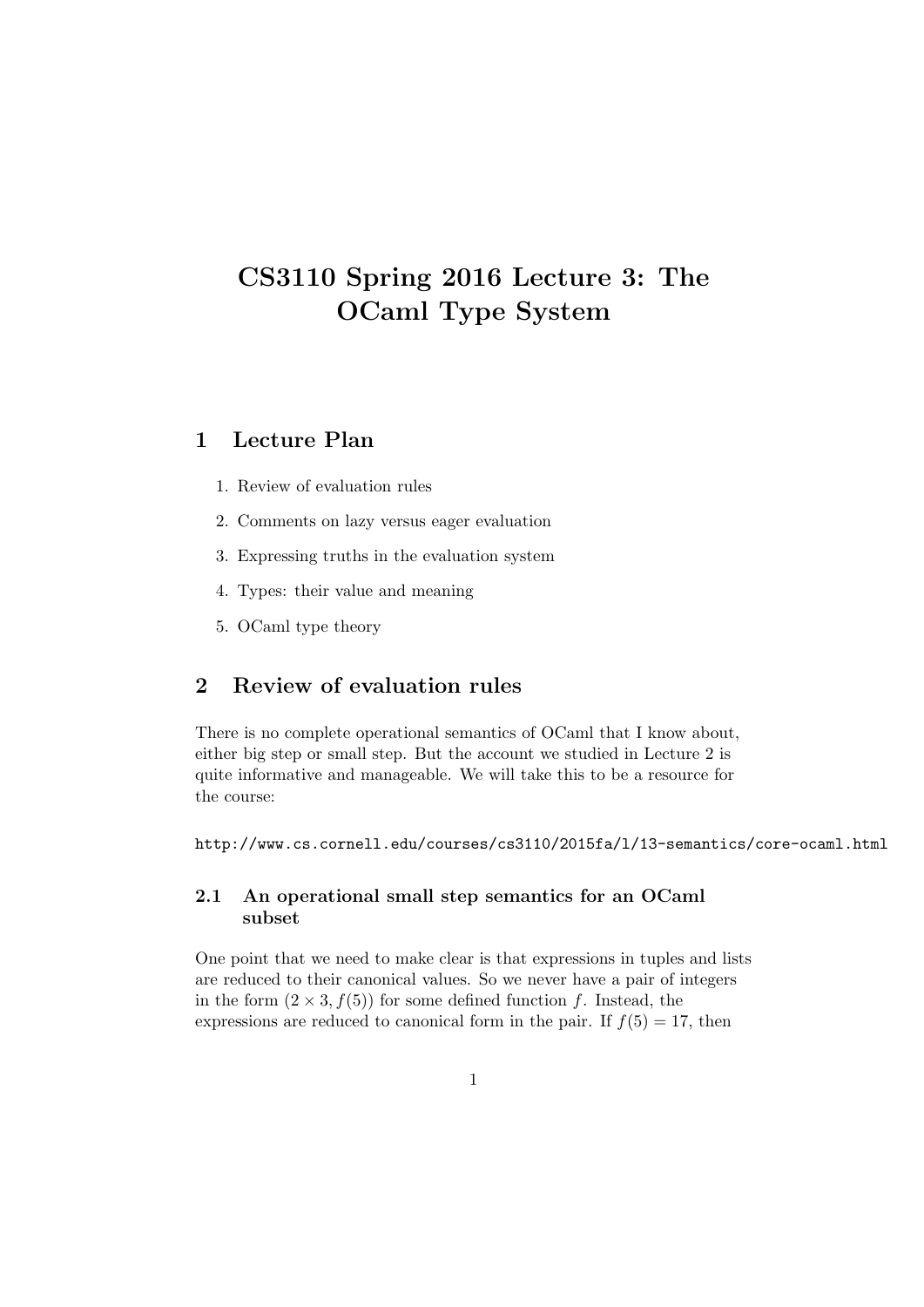the canonical form of the pair is  $(6, 17)$ . The same principle applies to expressions for values stored in a list, they are reduced to canonical values.

In the case of functions as values in a pair or a list, we do not see the canonical form of the functions, e.g. we would not see

```
[fun x \rightarrow 2, fun y \rightarrow y \times y]
```
in the list value. Instead we see  $\lfloor \langle \text{fun1} \rangle, \langle \text{fun2} \rangle \rfloor$ .

```
# fst ((fun x - > 2*2), 2*2);
> 'a -> int = \tan# snd ((fun x -> 2*2), 2*2) ;;
> int = 4
```
This is because the functions are compiled to machine code for fast execution, and the original expressions are not saved with the data type. In languages with lazy evaluation, the values are stored as unevaluated expressions. We will see later in the course how we can mimic lazy evaluation using expressions called thunks. These are expressions from the unit type into the value. To recover the value, we need to apply the function to the element of the unit type, ().

The needs of the compiler and the runtime system sometimes "trump" the mathematical semantics, so we end up seeing some puzzling replies as illustrated in this short session.

```
# (fun x -> x) == (fun y -> y);
- : bool = false
# (fun x -> x) == (fun x -> x);
- : bool = false
# fst (fun x -> x, 2*2) ;;
Characters 4-21:
  fst (fun x \rightarrow x, 2*2);
      ^^^^^^^^^^^^^^^^^
```
Error: This expression should not be a function, the expected type is 'a \* 'b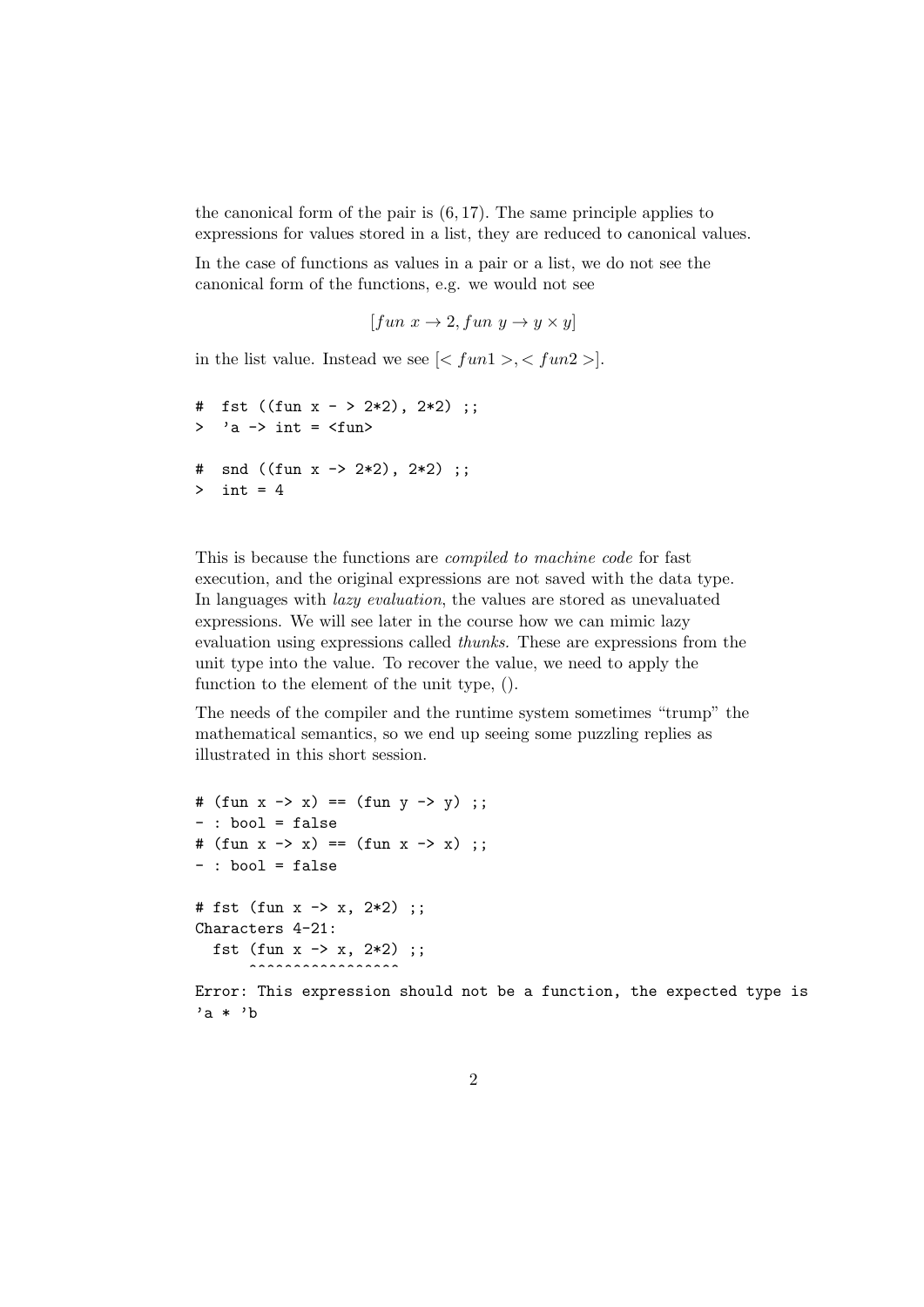```
# fst ((fun x -> 2*2), 2*2) ;;
- : \prime<sub>-</sub>a -> int = <fun>
# snd ((fun x -> 2*2), 2*2) ;;
- : int = 4
#
====================================
# (fun x -> 2*3*x) ;;
- : int \rightarrow int = \langlefun>
# List.hd [(\text{fun } x \rightarrow 2*3*x); (\text{fun } x \rightarrow 2*3)];
- : int \rightarrow int = \langlefun>
# [(fun x -> 2*3*x); (fun x -> 2*3)] ;;
- : (int -> int) list = [\langle fun\rangle; \langle fun\rangle]# ((fun x -> 2*3*x), (fun x -> 2*3) ) ;;
- : (int -> int) * ('a -> int) = (<fun>, <fun>)
#
=======================
# fst ((fun x -> x), 2*2) ;;
- : '_{-}a -> '_{-}a = \langlefun>
# fst ((fun x \rightarrow x/x), 2*2);
- : int \rightarrow int = \langle fun \rangle# [(\text{fun } x \rightarrow x/x); (\text{fun } y \rightarrow 2*3)] ;;
- : (int \rightarrow int) list = [<fun>; <fun>]
# List.hd [(\text{fun } x \rightarrow x/x); (\text{fun } y \rightarrow 2*3)];
- : int \rightarrow int = \langlefun>
# List.hd [(\text{fun } x \rightarrow x/x); (\text{fun } y \rightarrow 2*3)] 4;;
- : int = 1
```
#### 2.2 Expressing truths with the operational semantics

### 3 OCaml Types

The on-line textbook for the course, Real World OCaml provides a very readable account of the basic types in Chapter 1, A Guided Tour. It is recommended reading for this lecture. Chapter 3 on Lists and Patterns is also recommended and need for the first problem set. Also Chapter 6 on Variants covers well one of the novel types of OCaml and the signature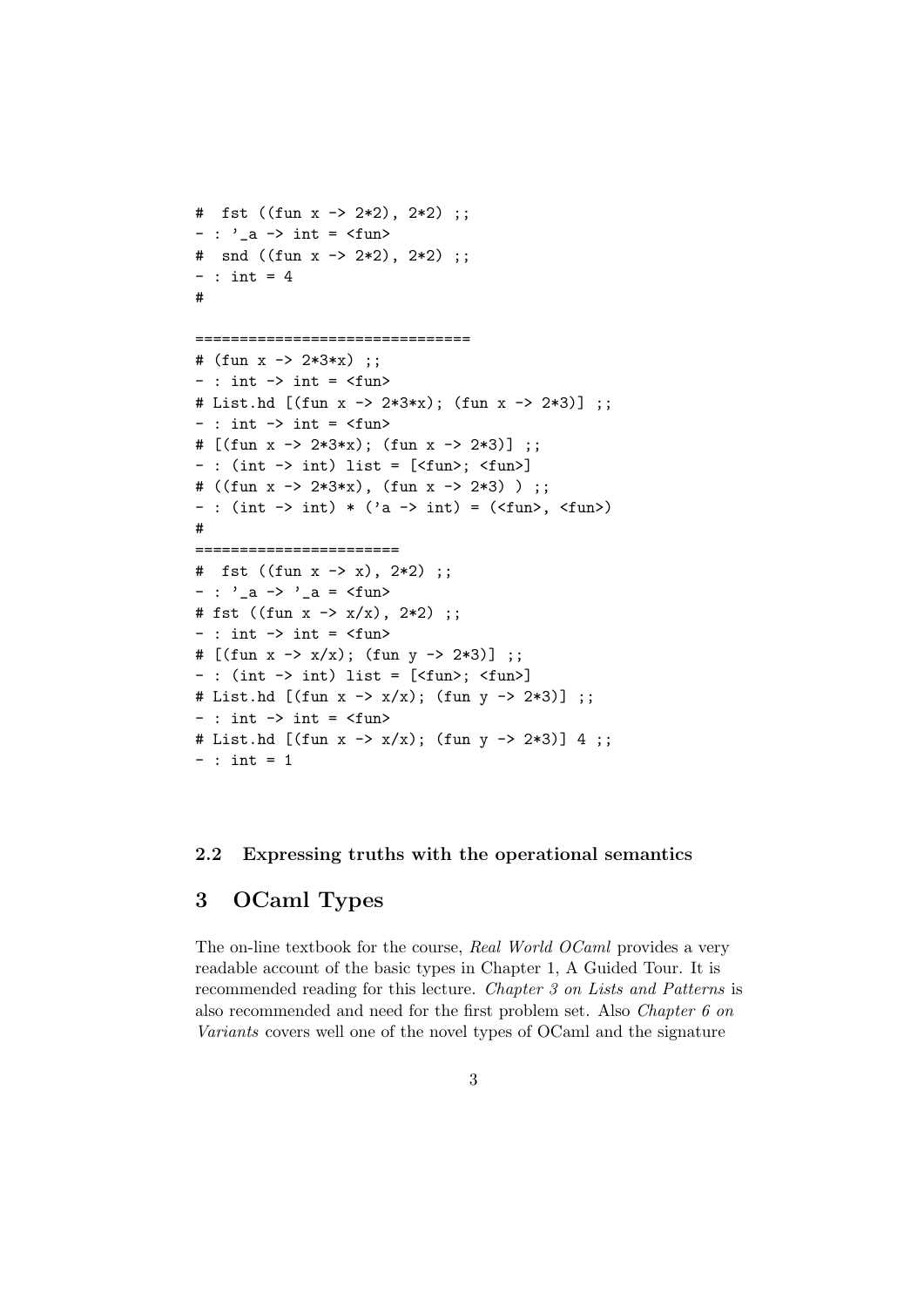feature of matching on variants. The same matching style is used for lists.

#### https://realworldocaml.org/v1/en/html/a-guided-tour.html

OCaml and the whole ML family of languages, Classic ML [3], Standard ML of New Jersey (SML) [4, 9, 10, 5], and OCaml  $[11, 6, 7, 8]$  provide rich type systems. This distinguishes them from the Lisp and Scheme families of programming languages which do not support a rich type system. These type systems are not rich enough to support the full range of mathematics as is the type system of the Coq proof assistant [1, 2] whose programming language is basically OCaml. A main extension provided by Coq is the use of dependent types and the encoding of logical operators, including quantifiers, into these types. We will explore these types later in the course. In addition, Coq requires that functions are total, i.e. they halt on all inputs. OCaml functions are partial computable functions, meaning that on some inputs the computation might fail to terminate. Types are called partial when they permit elements whose evaluation might fail to terminate. That is, for partial types, some expressions that the type checker allows in the type might diverge (fail to terminate) when we attempt to evaluate them.

Atomic types The OCaml *atomic types* include: bool, int, float, char, string. We look first at the integers, int, which is one of the most basic types for mathematics.

In mathematics we are accustomed to thinking about sets of numbers, such as the set of *natural numbers*, say  $0, 1, 2, \ldots$  and the set of integers  $0, 1, -1, 2, -2, 3, -3, \ldots$  What is the difference between the set of integers and the type of integers? The key difference is that the type comes with computation rules, and sets do not. Indeed, in a set theory course or even a calculus course, the natural numbers are defined in terms of sets and are simply special kinds of sets, namely 0 is the empty set  $\phi$  and 1 is the set whose only element is the empty set,  $\{\phi\}$ , and two is the set  $\{\phi, \{\phi\}\}\$ , and so forth. So the number two is actually the set  $\{0,1\}$  and three is the set  $\{0, 1, 2\}$ . This is all very elegant, and the operations of addition, subtraction, multiplication and so forth are defined as *relations*, that is, sets of ordered pairs. There is no computation in sight in set theory. But there are logical rules that allow us to rigorously prove properties of the arithmetic operations, e.g. that  $n + m = m + n$ , and other algebraic laws. For example, we can check that  $5 + 2 == 7$ .

In OCaml, we know how to compute with the numbers, but we don't know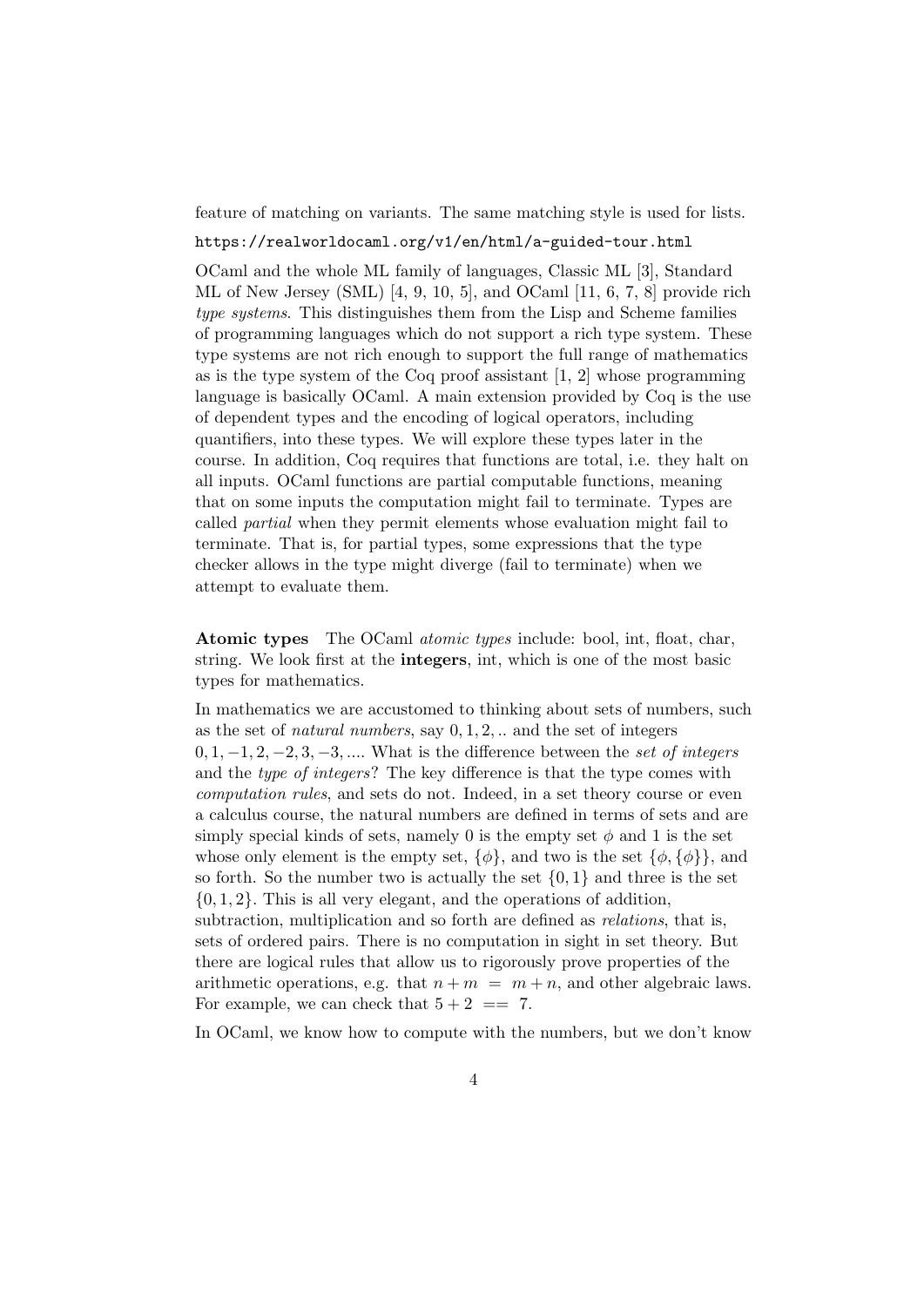how to prove much about their mathematical properties. The type system provides a way to say more about computation. We can say that for any expressions n, m for which we know n is of type int and m is of type int, then  $n + m, n \star m, n - m$  are of type *int*. This is a general fact about computation that can be expressed cleanly using types. Keeping track of types helps us avoid attempting to evaluate expressions that do not make sense, such as  $2::3 = 5$ . It helps us create expressions that won't get stuck when we try to evaluate them. On the other hand, types won't do everything we want. Notice that it will type certain non-terminating expressions as integers. This means that the OCaml type of integers is nothing like the mathematical type. We call the type *int* a partial type because expressions whose computations do not terminate at all are classified as mapping int to int.

Can we add to OCaml a static check that expressions will converge to numbers if they have type int?

# let rec loop  $n = if n = 0 then 1 else loop n+1$ ; val loop : int  $\rightarrow$  int =  $\langle$ fun>

The type of bool for Booleans is one of the simplest types, having only true and false as members. Is this type also partial? That is, can there be a nonterminating expression whose type is a Boolean if it terminates? There are also primitive Boolean operations which we have discussed in Lecture 2 on the computation system. What about the type of Characters, is it partial as well? The other key atomic type are the string. The type unit has only one canonical element. Is it also partial?

Compound Types We have already looked at the type of functions  $int \rightarrow int$ , the type of OCaml (partial) computable functions from integers to integers. We know that the canonical forms  $fun x \rightarrow b(x)$  have this type if  $b(x)$  is of type *int* when the input x is of type *int*. We can also write the functions with the "let construct" as follows

# let f  $x = (x * x)$  ;;

In this form OCaml can infer the type of  $x$  to be *int* because it knows the type of integer multiplication. In general if  $b(x)$  has operators that require a specific type, such as int, then the type can be inferred. We can also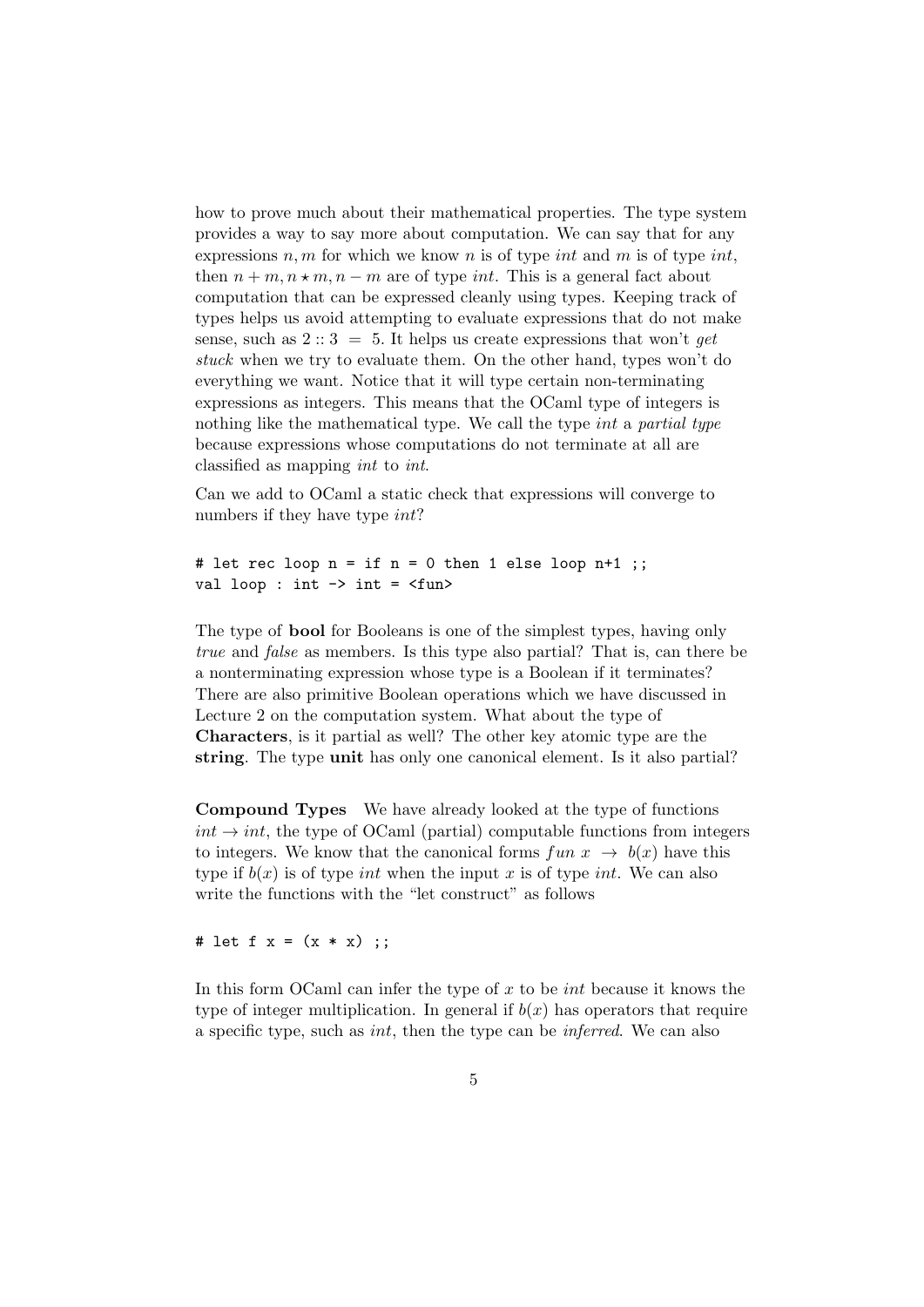force this typing by explicitly typing the input and output. Here is the example used in the textbook on page 7.

```
# let sum_if_true (test: int -> bool) (x:int) (y:int): int =
(if test x then x else 0) + (if test y then y else 0);
val sum_if_true: (int -> bool) -> int -> int -> int = \tan#
```
This situation is general for inferring other such typings as well.

Polymorphic functions Some functions can have many types. For example, fun  $x \to x$  is the identity function on any type. OCaml can say this using type variables of the form  $a$ . There are many examples of such polymorphism. Here is another one:  $fun x \rightarrow (x, x)$ . What is its type?

In printed documents, the polymorphic types are sometimes written with Greek letters. So the identity functions can have the type  $\alpha \to \alpha$  and polymorphic ordered pairs have type  $\alpha \times \beta$ . So we know that  $fupp \rightarrow fstp$ has type  $(\alpha \times \beta) \rightarrow \alpha$ .

# fst (1,2) ;;  $-$  : int  $= 1$ # fun x -> fst x ;;  $-$  : 'a \* 'b -> 'a = <fun>

## References

- [1] Yves Bertot and Pierre Castéran. Interactive Theorem Proving and Program Development; Coq'Art: The Calculus of Inductive Constructions. Texts in Theoretical Computer Science. Springer-Verlag, 2004.
- [2] Adam Chlipala. An introduction to programming and proving with dependent types in Coq. Journal of Formalized Reasoning (JFR), 3(2):1–93, 2010.
- [3] Michael Gordon, Robin Milner, and Christopher Wadsworth. Edinburgh LCF: a mechanized logic of computation, volume 78 of Lecture Notes in Computer Science. Springer-Verlag, NY, 1979.